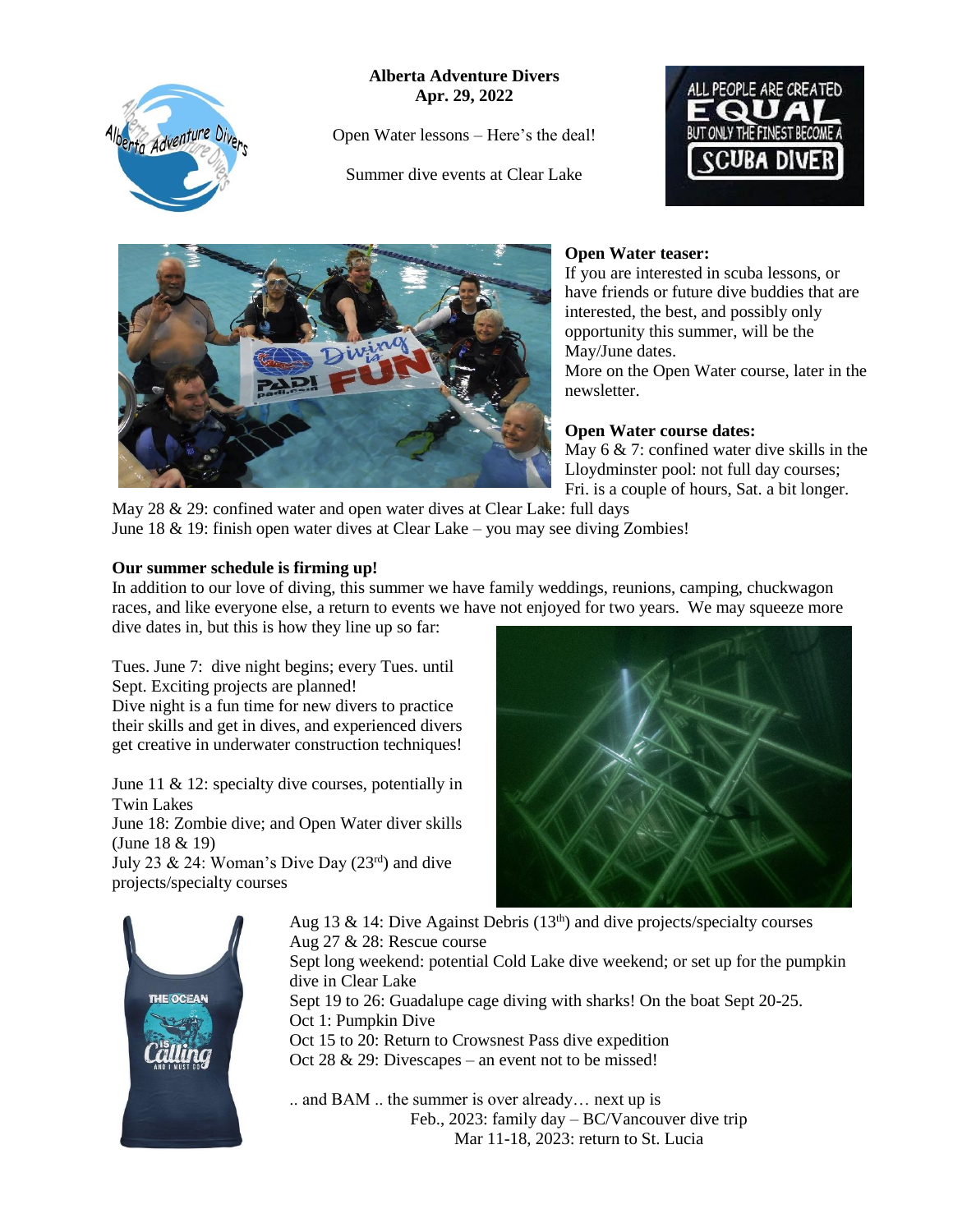

### **Lloydminster pool sessions:**

David and I are truly enjoying the pool sessions we attend. Jim is booking pool time on most Friday and Saturday's. Confirm with the store if you want to dive, or do a Discover Scuba.

We are over the moon happy that the schools have started to offer the Discover Scuba program again. We bend over backwards to accommodate school and pool schedules to offer this program. For many kids this is their first, and often only, opportunity to try scuba diving.

## **Open Water course instructor message:**

The last couple of years have been challenging for teaching the Open Water dive course. We feel the instructional program offered at Alberta Adventure Divers is stronger than ever. As resilient and experienced instructors, we have the patience and skills to teach students to enjoy diving, and succeed in the course.

David, Mark, Kevin B and I love to teach the Open Water dive course. Diving can open up many

opportunities to learn about the underwater aquasystem, and enjoy travel opportunities throughout the seven continents.

#### **Open Water course details – theory, confined water skills, open water dives:**

Many of our students have completed the theory already; they can brush up on it a bit, and begin the confined water skills. The E-Learning theory is a prerequisite to starting confined water skills. Confined water skills are completed in the pool, and in the shallow water at Clear Lake. This year, we are fortunate that we can begin our confined water skills in the Lloydminster pool! We will complete additional skills in the shallow water at Clear Lake, but it is nice to begin confined water skills in the pool. Open water dives are completed at Clear Lake.





**Save the open water course dates:** We are only scheduling the one Open Water course this summer.

We request our students try to make the dates work. If you can't make a session, we can re-schedule it to a dive night, or alternate date. We are promoting the May/June course, as after this we get busy with specialty courses and dive events; additionally dental surgery threatens to keep Connie and David from diving for several weeks. We will be at dive events, and be surface support, but we can't teach Open Water from the surface.

**Dry Suit diving:** We encourage all students to learn in a dry suit. The dry suit course is included in the deluxe package. Dry suit is so much more

comfortable, as we spend so much time in the lake doing confined water skills and open water dives.

- Certainly in May, but even in July and August the water temperature warrants a dry suit. All our pro staff dives in dry suits all summer. It is more comfortable. Learning to dive in a dry suit makes it seem so much easier to dive when you are in warm waters – we also love warm water diving!
- Is it more difficult to dive in a dry suit? No, diving is different in a dry suit, but not harder.

**Open Water course registration:** Contact the dive store for more information, to sign up and begin theory.